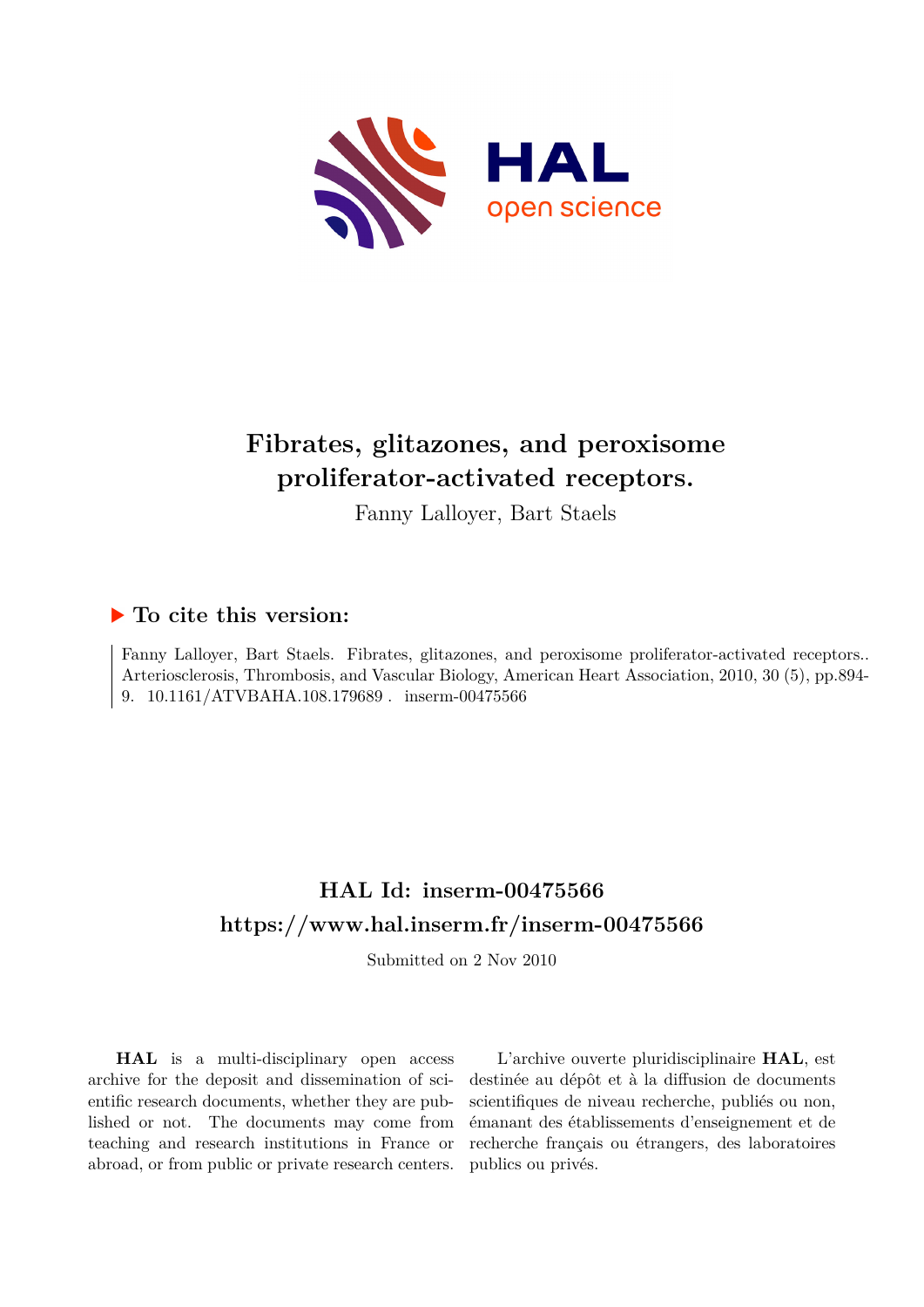## *Fibrates, glitazones, and peroxisome proliferator-activated receptors*

## **Fanny Lalloyer , Bart Staels** \*

*R*é*cepteurs nucl*é*aires, maladies cardiovasculaires et diab*è*te INSERM : U1011 , Institut Pasteur de Lille , Universit*é *du Droit et de la Sant*é *- Lille II , 1 rue du Prof Calmette 59019 Lille Cedex,FR*

\* Correspondence should be adressed to: Bart Staels <bart.staels@pasteur-lille.fr >

## **Abstract**

**Several decades ago, fibrates were approved for the treatment of dyslipidemia, whereas thiazolidinediones were screened in animal models to improve glucose homeostasis and subsequently developed for the treatment of type 2 diabetes. Relatively recently, these drugs were found to act via peroxisome proliferator-activated receptors, nuclear receptors which control lipid metabolism and glucose homeostasis. In this historical perspective, we discuss the history of discovery of the peroxisome proliferator-activated receptors, from the clinical development of their agonists to the subsequent discovery of these receptors and their mechanisms of action, to finally evoke possibilities of targeted pharmacology for future development of selective peroxisome proliferator-activated receptors modulators.**

**MESH Keywords** Animals ; Antilipemic Agents ; history ; therapeutic use ; Blood Glucose ; drug effects ; Clofibric Acid ; history ; therapeutic use ; Diabetes Mellitus, Type 2 ; drug therapy ; history ; Drug Discovery ; history ; Dyslipidemias ; drug therapy ; history ; History, 20th Century ; History, 21st Century ; Humans ; Hypoglycemic Agents ; history ; therapeutic use ; Lipid Metabolism ; drug effects ; Peroxisome Proliferator-Activated Receptors ; agonists ; history ; Thiazolidinediones ; history ; therapeutic use ; Treatment Outcome

## **Fibrates and glitazones: classical pharmacology and clinical use**

#### **Discovery of Fibrates**

The first fibrates were synthesized in the mid-1950s. Their clinical development came from the observation, in 1953, of researchers in France that, among 80 synthesized structures derived from dehydrocholic acid, phenylethyl acetic acid and certain other disubstituted acetic acids exhibited hypocholesterolemic properties in rats and humans1 , 2 . Several years later, Imperial Chemical Industries (ICI) laboratories in England screened several branched-chain fatty acids initially developed as plant hormone analogues and found that several oxyisobutyric acid derivatives decreased total lipid and cholesterol concentrations in rat plasma and liver. The most effective compound with minimal toxicity, discovered by Thorp and Waring in 19623 , was ethyl-α-4-chlorophenoxyisobutyrate (CPIB) which was called clofibrate. This compound was previously described in 1947 by two Italian chemists, Galimberti and Defranceschi4 , and evoked in 1956 by French researchers, Julia et al, working on plant growth-regulating substances5 . Clofibrate decreased lipids in animal models3 . Its mode of action was not known but, initially, the hypolipidemic effect of CPIB was attributed to seasonal variations in adrenal and thyroid function, and the administration of androsterone in rats and monkeys potentiated the hypocholesterolemic effect of CPIB6 . Subsequently, several clinical studies were performed on clofibrate as monotherapy or in combination with androsterone. These trials showed that clofibrate decreases lipid levels in hypercholesterolemic patients, mainly as the result of a reduction in the very low density lipoprotein (VLDL), and less in the low density lipoprotein (LDL) fraction, that it was well tolerated in long-term treatment and that the coadministration of androsterone was not necessary for its hypolipidemic effect7 , 8 . However, the mode of action of clofibrate was still unclear and 30 years of intensive research was needed to discover it. Researchers were worried by the fact that long-term treatment with clofibrate induces hepatomegaly in rats as the result of unexplained proliferation of hepatic cytoplasmic inclusion bodies called peroxisomes9 . Nevertheless, clofibrate was approved in the United States in 1967 for the treatment of hyperlipidemias. Further studies suggested that the peroxisome proliferation and the hypolipidemic properties of clofibrate were independent10 ,11 , but the mechanism was not known. Several years later, two other hypolipidemic compounds, Wy-14,653 and tibric acid, were found to be more potent than clofibrate in increasing peroxisome proliferation in livers of rats and mice, despite being structurally different from clofibrate and the other oxyisobutyric acid derivatives12 .

Disturbed by concerns about the clofibrate-induced hepatomegaly in murine species, Thorp and colleagues tried to modify the clofibrate structure to identify more potent hypolipidemic fibrate drugs with minimum toxicity. To do so, they used a test measuring the displacement of albumin-bound L-thyroxin because they thought that clofibrate exhibited indirect hypocholesterolemic activities because of its capacity to bind to albumin and displace albumin-bound proteins such as L-thyroxin. Two analogs were selected: methyl-clofenapate and clobuzarit. Despite higher-potency and lipid-lowering activity when compared with clofibrate, methyl-clofenapate was withdrawn from clinical studies not only because of the induction of strong hepatomegaly and peroxisome proliferation in rats, but also because of the occurence of hepatic carcinomas in rats that, at that time, were thought to be prognostic for humans. Clobuzarit was less hypolipidemic than clofibrate; however, it induced a significant decrease in plasma fibrinogen levels and was oriented toward the treatment of rheumatoid arthritis due to its anti-inflammatory properties.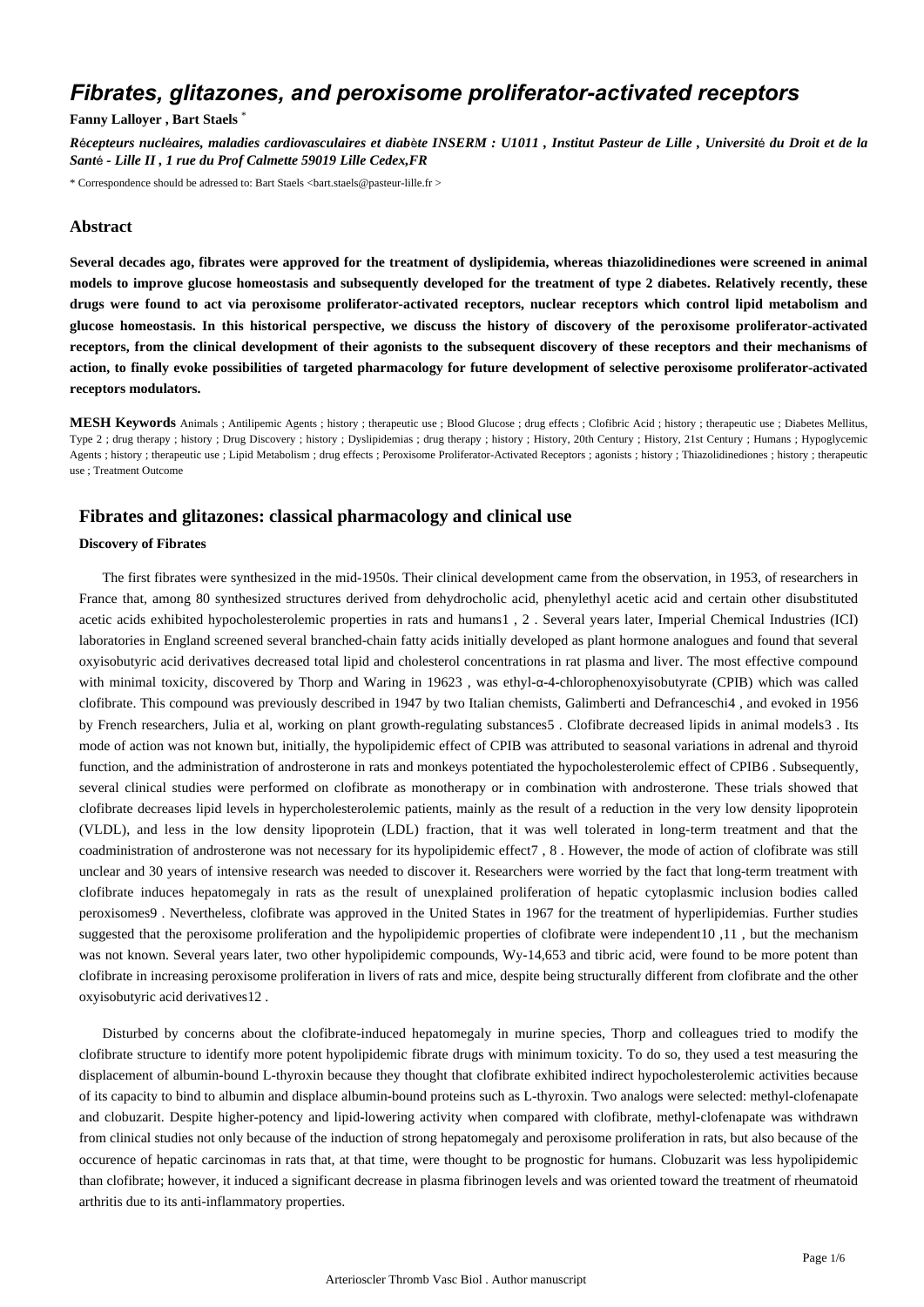Meanwhile, several pharmaceutical companies performed intensive research to improve the pharmacological and pharmacokinetic activities of clofibrate. Many modifications were tested: the phenoxy-2-methyl-2-propionic acid chain of clofibrate was preserved and the Cl atom was substituted by different hydrophobic groups. However, none of the obtained phenylketone molecules were interesting hypolipidemic drugs, except for the benzoyl derivative with a Cl atom in position 4, which was called procetofen. Thus, procetofen was synthesized in 1974 and was introduced in clinical practice in France the same year. Procetofen, which significantly decreased plasma lipid concentrations in hyperlipidemic patients13 , was later called fenofibrate to comply with World Health Organization nomenclature guidelines. Fenofibrate was demonstrated to exhibit improved pharmacokinetic and pharmacological properties when compared with clofibrate.

Other fibrates were also introduced in the late 1970s and early 1980s, such as gemfibrozil in the United States and bezafibrate and ciprofibrate in Europe. However, at that time, the clinical use of fibrates was limited by the demonstration that clofibrate and other hypolipidemic drugs (eg, nafenopin, Wy-14.643, and tibric acid)14 induced hepatic carcinogenesis in rats and mice, suggesting a potential deleterious effect of these drugs in humans. Fortunately, in 1983, it was shown than humans and nonhuman primates seemed to be resistant to this peroxisome proliferative effect15 ; further epidemiological studies in humans confirmed the absence of increased risk of cancer in patients treated with fibrates, allowing these drugs to be safely used in the clinic16 , 17 . Consequently, a renewed interest in fibrates appeared in the 1990s when the mode of action of fibrates became understood and the results of several clinical trials such as the Veterans Affairs High-Density Lipoprotein Cholesterol Intervention Trial (VA-HIT) study, which demonstrated the efficacy of gemfibrozil on cardiovascular events, were demonstrated18 . The recent demonstration of beneficial effects on microvascular complications with fenofibrate in the Fenofibrate Intervention and Event Lowering in Diabetes (FIELD) study19 , which corroborates earlier findings with clofibrate20 , have further consolidated the interest for these drugs. Although the FIELD study showed mitigated results with respect to macrovascular complications of diabetes mellitus and although statins are now the first-line hypolipidemic drugs, fibrates are still a widely prescribed class of hypolipidemic drugs; with gemfibrozil and fenofibrate primarily used in the United States and bezafibrate and ciprofibrate available in Europe.

## **Discovery of the glitazones**

Thiazolidinediones (TZD), also termed glitazones, are widely prescribed in the treatment of type 2 diabetes as monotherapy or in combination with sulfonylureas, metformin, dipeptidyl peptidase-4 inhibitors and insulin. However, their discovery, in the early 1980s, was quite surprising when Japanese researchers tried to synthesize more potent fibrate hypolipidemic drugs. Indeed, in 1975, Takeda laboratories in Japan synthesized 71 analogues of clofibrate, i.e. alkanoic acids containing a biphenyl ether moiety, and tested them for hypolipidemic properties. Interestingly, some of these compounds showed both hypolipidemic and hypoglycemic effects in diabetic mice 21 , 22 . Thus, extensive structure-activities relationship studies led to the discovery of ADD-3878, also called ciglitazone23 , 24 , which was shown to normalize hyperglycemia, hyperinsulinemia and hypertriglyceridemia in animal models of type 2 diabetes without provoking hypoglycemia25 . Consecutively, another glitazone, troglitazone (CS-045), discovered by Sankyo Company in 198826 , decreased insulin resistance by both increasing insulin-stimulated glucose utilization and reducing hepatic glucose production. Troglitazone was the first TZD approved for clinical use in the United States in 1997; unfortunately, it was subsequently withdrawn worldwide because of liver toxicity27 . Meanwhile, an intensive insulin resistance targeted drug research program had been initiated by SmithKline in the United Kingdom to develop insulin sensitizers more potent than ciglitazone. BRL-49653, synthesized in 1988 and later known as rosiglitazone, was shown to normalize blood glucose levels and to improve tissue sensitivity in rodent models and in patients with type 2 diabetes, to be orally active, and to be more selective and more potent  $(1 \text{ mg/kg})$  than ciglitazone  $(150 \text{ mg/kg})28$ ,  $29$ . In parallel, Takeda laboratories in Japan developed another TZD compound, pioglitazone (AD-4833)30 , which also ameliorates glucose and lipid profiles in patients with type 2 diabetes. Rosiglitazone and pioglitazone were approved in the United States in 1999 for the treatment of type 2 diabetes; today, they represent the only two glitazones used in the treatment of type 2 diabetes.

## **Fibrates, glitazones and PPARs: from classic to molecular pharmacology**

### **PPAR**α **and fibrate action**

In the mid-1980s, Reddy et al showed that fibrates increase the transcription of peroxisomal fatty acid β-oxidation genes in liver rat31 , whereas our studies in Leuven, Belgium, at the end of the 1980s showed that fibrates regulate the expression of genes involved in lipoprotein metabolism32 . The triggering event in the understanding of fibrate action occured in 1990 when two researchers from the Central Toxicology Laboratories of ICI, Isseman and Green, identified a novel member of the steroid hormone receptor superfamily of ligand-activated transcription factors. The receptor was structurally related but clearly different from steroid hormone receptors, could be activated by a wide range of molecules including several fatty acids and the pharmacological class of fibrates, was thought to mediate the peroxisome proliferation response33 and was, therefore, called Peroxisome Proliferator-Activated Receptor (PPAR), later PPARα (NR1C1). This receptor was expressed at a high level in the liver, kidney and heart. Further studies showed that PPAR activation increases the transcription of specific PPAR target genes after heterodimerization with the Retinoid X Receptor (RXR), and binding of the complex to specific transcriptional regulatory elements called Peroxisome Proliferator Response Elements (PPREs)34 , 35 . It was hypothesized that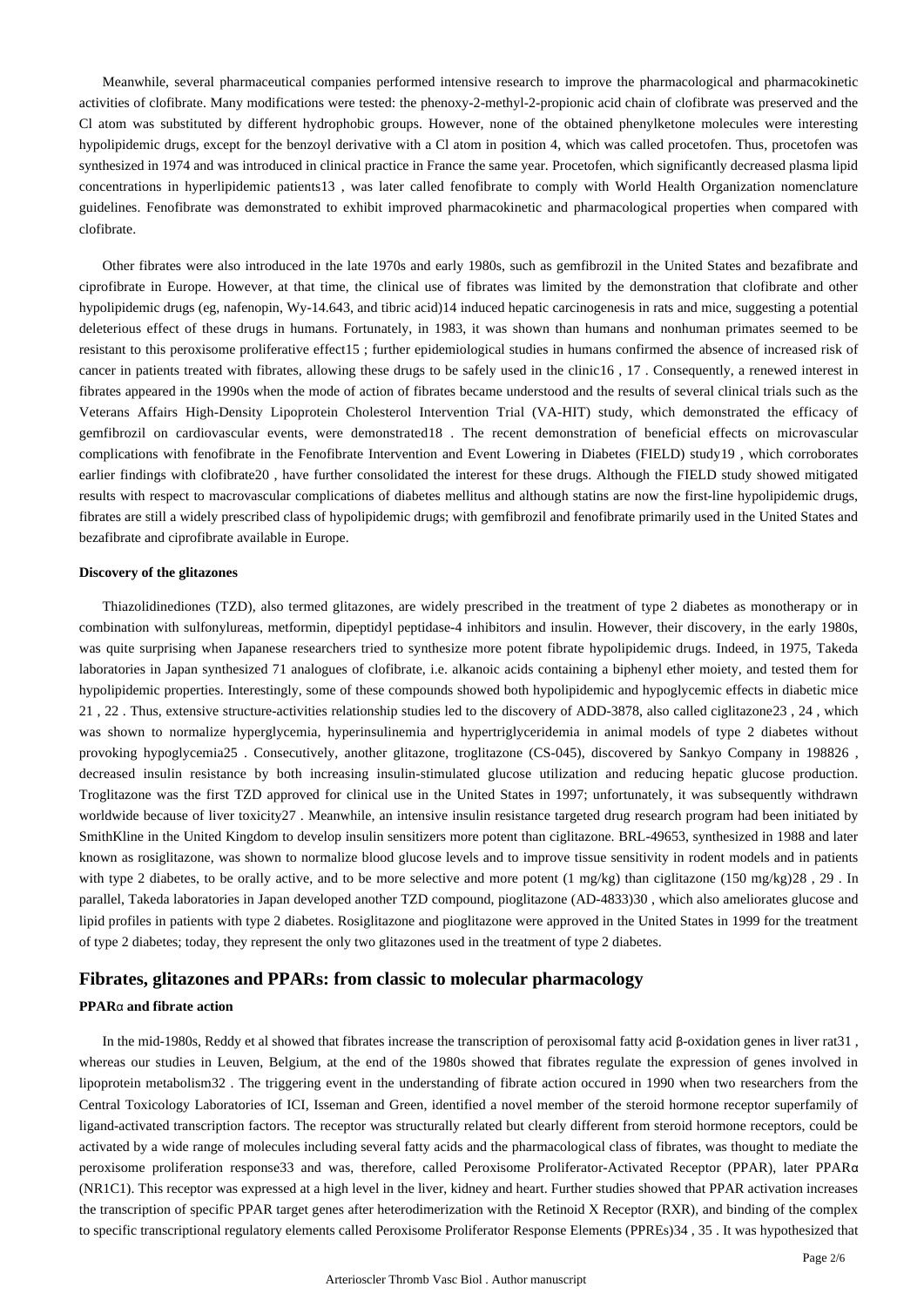the hypolipidemic effects of fibrates were mediated through PPARα36 , which was proven by using knockout (KO) mouse models that allow the study of the in vivo role of this receptor. Thus, using the PPARα KO mouse37 , it was shown that fibrates decrease plasma lipid levels and induce hepatomegaly and hepatic peroxisome proliferation in a PPARα-dependent manner. Moreover, species differences in PPARα function, particularly between murine species and humans, were found at the level of PPARα expression, ligand activation and biological responses, especially with respect to its role in peroxisome proliferation in rats and mice, but not humans38 .

By using molecular biology and functional genomic technologies, target genes of PPARα were identified with roles not only in lipid homeostasis but also in other pathways. Thus, in humans, the increase in serum high density lipoprotein-cholesterol (HDL-C) concentrations is related to the gene activation of two major HDL apolipoproteins (apo), apoA-I and apoA-II, by PPARα39 . Moreover, the TG-lowering action of fibrates, related to decreased synthesis and increased catabolism of VLDL, was associated with the inhibition of apo C-III expression, a well-known inhibitor of lipoprotein lipase (LPL), and the induction of LPL and apoA-V expression. In addition to its major role in lipid homeostasis, PPARα has exhibited additional pleiotropic effects on endothelial dysfunction, myocardial ischemic injury and immune-inflammatory responses. At that time, PPARα was found to be expressed in the major cell types of the atherosclerotic plaque including macrophages, smooth muscle cells, endothelial cells and lymphocytes; its activation resulted in direct antiatherogenic effects in the artery wall40 . PPARα activation reduces the recruitment and adhesion of mononuclear cells to the endothelium, decreases atherosclerotic plaque inflammation and proliferation of smooth muscle cells, and facilitates cholesterol efflux by increasing the expression of the transporters scavenger receptor-BI and ATP-binding cassette transporter A-1 in macrophages. Thus, these molecular actions of PPARα increased our understanding of the hypolipemic effects of fibrates and suggested an interesting potential of these drugs in the control of cardiovascular disease and its risk factors.

### **PPAR**γ **and glitazone action**

After the discovery of PPARα in 1990, two other genes belonging to the same family, PPARβ/δ (NR1C2) and PPARγ (NR1C3), were cloned in 199236 . PPARγ is a nuclear receptor that regulates gene transcription after activation by small lipophilic fatty acid derivatives or oxidized lipid components of ox-LDL (9-hydroxy and 13-hydroxy octadecadienoic acids (HODE)). In 1994, PPARγ was shown to be a major adipogenic transcription factor41 , 42 and, in 1995, PPARγ was identified as the target of the TZDs43 . Therefore, PPARγ was suggested to mediate the antidiabetic actions of TZDs. Even though the molecular mechanisms by which TZDs exert hypoglycemic and insulin-sensitizing effects are not totally understood, adipose tissue seems to be the major organ implicated. Indeed, PPARγ promotes adipocyte differentiation, stimulates fatty acid storage in adipocytes via the activation of genes, such as LPL, fatty acid transport protein, CD36, acyl-coA synthetase, and decreases free fatty acid secretion, resulting in enhanced adipocyte insulin signaling. This effect can explain the body weight gain induced by TZD administration, a major drawback in the use of these drugs in the treatment of type 2 diabetes. Consequently, plasma free fatty acids are decreased, thus improving lipotoxicity and insulin sensitivity in liver and skeletal muscle. These insulin-sensitizing effects result in long-term glycemic control in patients with type 2 diabetes who receivetreatment with TZDs, as shown A Diabetes Outcome Progression Trial (ADOPT)44 . PPARγ activation also decreases obesity-induced inflammation and insulin resistance by regulating the expression of cytokines (Tumor Necrosis Factor) and adipokines (adiponectin, resistin) in adipose tissue. Moreover, PPARγ is expressed in atherosclerotic plaques; also, the fact that TZDs inhibit inflammatory cytokine secretion by activated macrophages increased their interest as potential antiatherogenic drugs. The PROspective pioglitAzone Clinical Trial In macroVascular Events (PROactive study) has indicated the protective effects of pioglitazone against macrovascular diseases in patients with type 2 diabetes45 .

## **PPAR**β**/**δ**: a target for novel drugs**

PPARδ, also known as nuclear hormone receptor 1 (NUC1) or PPARβ, is activated by saturated and polyunsaturated fatty acids and eicosanoids. Synthetic PPARβ/δ ligands have been developed, such as the phenoxyacetic derivatives GW501516 and GW0742, optimized from a library of hydrophobic carboxylates or L165461 obtained from an in silico approach46 , 47 . Although there are no drugs activating PPARβ/δ that are approved for clinical treatment, new synthetic PPARβ/δ agonists are in development for the treatment of dyslipidemia, obesity and/or insulin resistance such as MBX-8025, CER-002 and KD3010. Activation of PPARβ/δ reduces adiposity and improves glucose metabolism and insulin sensitivity in animal models of obesity and insulin resistance, an effect likely due to the capacity of PPAR β/δ to enhance fatty acid transport and oxidation48 , 49 . Moreover, PPARβ/δ activation improves dyslipidemia by raising HDL50 , a beneficial effect currently investigated in humans. PPARβ/δ is also implicated in the adaptative metabolic response of skeletal muscle to exercise endurance by increasing oxidative muscle fibers51 , 52 . Furthermore, PPARβ/δ is expressed in vascular cells, including endothelial cells, smooth muscle cells and macrophages; PPARβ/δ activation has direct beneficial effects on vascular homeostasis by protecting endothelial cells from inflammation and apoptosis, decreasing proliferation of SMC, decreasing macrophage inflammation and promoting angiogenesis. These effects confer a promising potential of PPARβ/δ agonists for the treatment of the metabolic syndrome in humans.

## **Future PPAR agonists: from basic molecular to target-oriented pharmacology**

## **PPAR coagonists**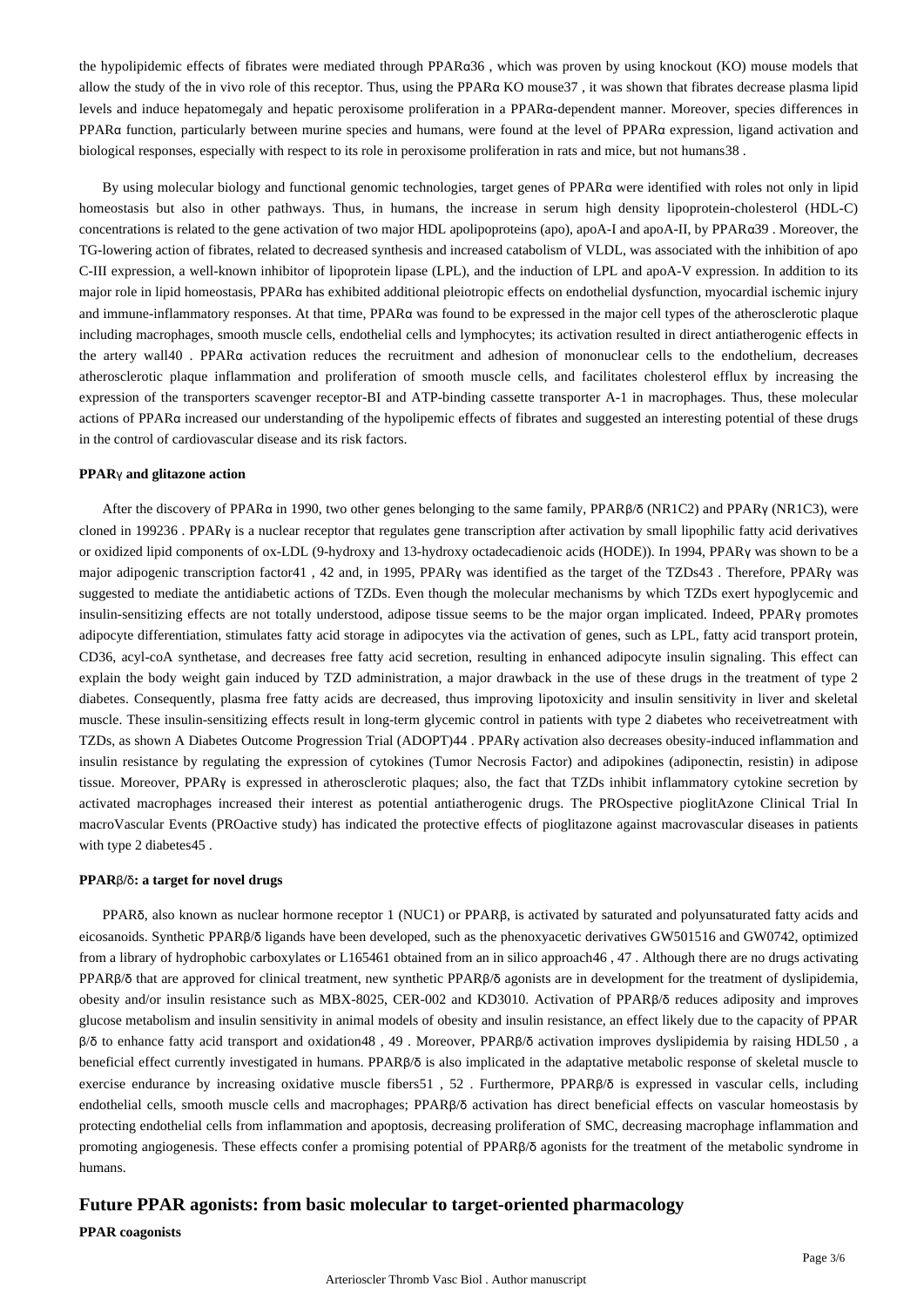The discovery of the role of the PPARs in the regulation of lipid and glucose metabolism led the pharmaceutical industry to develop PPAR coagonists. Because many patients with insulin resistance also exhibit dyslipidemia, it was theoretically judicious to create dual PPAR $\alpha$ /γ agonists to treat these patients. Indeed, these dual PPAR $\alpha$ /PPARγ agonists, also named glitazars, combine the insulin sensitizing effects of PPARγ activation with the lipid-lowering effects of PPARα agonists, lowering triglycerides, increasing the HDL level and insulin sensitivity, and reducing cardiovascular risk. In animal models of insulin resistance and dyslipidemia, these compounds were promising. However, in humans, despite an improved clinical efficacy on glucose and lipid metabolism, several dual PPARα/PPARγ agonists were withdrawn in late-stage clinical development, mostly because of safety concerns53 . For example, ragaglitazar development was discontinued in 2004 as the result of the induction of anaemia and urothelial cancer. The development of muraglitazar and tesaglitazar was discontinued in phase 3 clinical trials in 2006 because of oedema and major adverse cardiovascular events (myocardial infarction, stroke, heart failure) for muraglitazar and elevated serum creatinine levels and a decreased glomerular filtration rate for tesaglitazar. These discouraging adverse effects consequently raised questions about the therapeutic potential of such drugs. However, the recent results with aleglitazar showing improved safety, higher efficacity, and encouraging, albeit still short-term, cardiovascular effects54 give real hope for the future of glitazars.

Dual PPARγ/PPARδ and PPARα/PPARδ agonists are also under investigation as hypolipidemic, hypoglycaemic and antiatherogenic agents. The dual PPARγ/PPARδ agonist, (R)-3-{2-ethyl-4-[3-(4-ethyl-2-pyridin-2-yl-phenoxy)-butoxy]-phenyl}propionic acid lowered plasma glucose levels and induced less weight gain than rosiglitazone in Zucker diabetic fatty rats55 . As for the dual PPARα/PPARδ agonists, T913659 has shown beneficial lipid effects in primates56 and GFT505 has shown promising results in a phase 2 clinical trial in the management of dyslipidemia associated with abdominal obesity. However, further clinical investigation is needed to explore their potential clinical use in diabetes-associated macrovascular and microvascular complications.

Finally, the development of agonists combining the effects of the 3 PPARs is under investigation. Interestingly, bezafibrate, an older-generation fibrate, is a weak pan PPARα/γ/δ agonist. Bezafibrate increases the HDL-C level, decreases TG levels, improves insulin sensitivity and decreases the long-term rate of progression of coronary artery disease. Consequently, novel PPAR pan agonists (PLX-204, GW-625019, GW-677954…) are currently investigated as clinical agents in the treatment of type 2 diabetes and its cardiovascular complications.

### **Selective PPAR modulators (SPPARMs)**

Resulting from a better understanding of the molecular actions of nuclear receptors, the concept of selective PPAR modulators (SPPARMs), in analogy to selective estrogen receptor modulators (SERMs), emerged recently as a means to optimize the therapeutic potential. This new molecular-target based strategy aims to synthesize PPAR agonist with a target-oriented therapeutic profile, maintaining the desired therapeutic benefit and minimizing the adverse effects of the first-generation PPAR agonists. At the molecular level, each PPAR ligand induces a specific change in PPAR conformation, resulting in the differential recruitment of cofactors and gene-specific transcriptional regulation. Thus, in addition to a panel of common genes regulated in a similar manner by all agonists, each agonist also induces its proper profile of genes, resulting in specific biological effects. The validity of the concept is clinically supported by observations that fenofibrate and gemfibrozil, which both increase HDL-C levels, have distinct effects on human apoA-I concentrations. Thus, new compounds were created with differential gene-regulating properties. This concept of SPPARMs is also particularly relevant for PPAR<sub>Y</sub> agonists. Indeed, because rosiglitazone and pioglitazone display well-documented adverse effects such as body weight gain, increased risk for bone fractures, and edema, the idea is to develop compounds retaining the beneficial effects of these full PPARγ agonists on glucose metabolism without the adverse effects. Several TZD-like and non-TZD-like PPAR<sub>V</sub> partial agonists or SPPAR<sub>V</sub> Ms have been synthesised and some of them have entered clinical studies such as halofenate/metaglidasen, DRF-2593 (balaglitazone) or MCC555 (netoglitazone).

#### **Conclusions**

Fibrates and TZDs were developed decades ago for the treatment of dyslipidemia and type 2 diabetes. However, since 1990, their mechanism, through the discovery of the PPARs, began to be elucidated. Since that time, PPARs have been shown to be implicated in many processes such as lipid and glucose metabolism, inflammation or cardiovascular functions, thus presenting PPARs as interesting pharmacological targets. In addition, the use of PPAR ligands enabled advancements regarding the physiological roles of PPARs. Although none of the new synthetic PPAR agonists, PPAR coagonists or selective PPAR modulators, have replaced the first-generation fibrates and TZDs, they constitute a panel of promising drug. We are sure that PPARs have not revealed all their secrets and will continue to interest researchers who are trying to understand their physiological roles and their potential as targets for drugs to prevent cardiometabolic disorders.

### **References:**

- 1 . Mathivat A , Cottet J . Clinical trials on the hypocholesterolemia-producing effect of 2-phenylbutyric acid . Bull Mem Soc Med Hop Paris . 1953 ; 69 : 1030 1048
- 2 . Cottet J , Redel J , Krumm-Heller C , Tricaud ME . Hypocholesterolemic property of sodium phenylethylacetate (22 TH) in the rat . Bull Acad Natl Med . 1953 ; 137 : 441 - 442
- 3 . Thorp JM , Waring WS . Modification of metabolism and distribution of lipids by ethyl chlorophenoxyisobutyrate . Nature . 1962 ; 194 : 948 949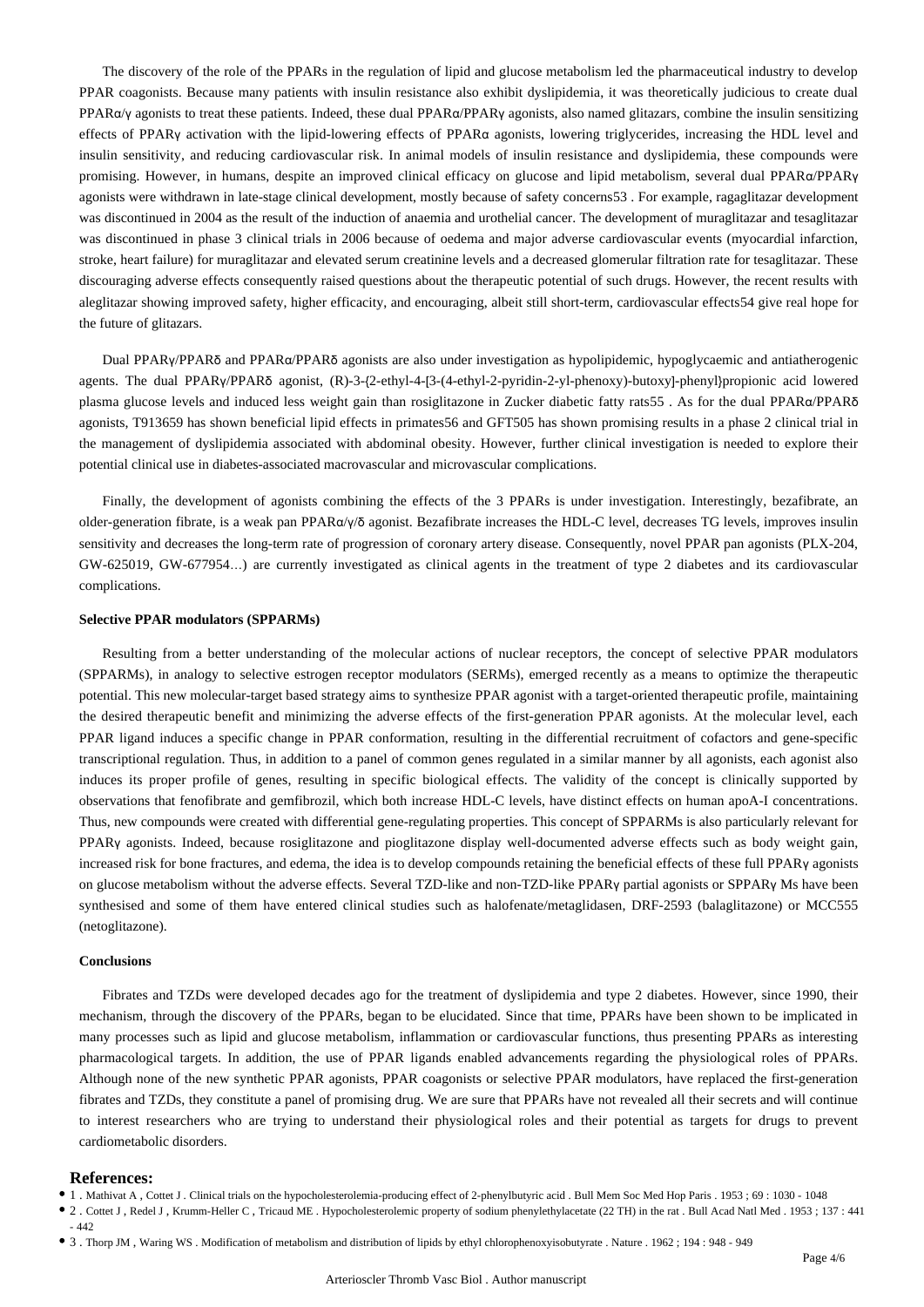- 4 . Galimberti P , Defranceschi A . Intesi di alcuni derivati α-isobutirici . Gazz Chim Ital . 1947 ; 77 : 431 -
- 5 . Julia M , Baillarge M , Thernoff G . Sur quelques nouveaux dérivés aryloxyisobutyriques et apparentés . Bull Soc Chim Fr . 1956 ; 776 783
- 6 . Thorp JM . Experimental evaluation of an orally active combination of androsterone with ethyl chlorophenoxy-isobutyrate . Lancet . 1962 ; 1 : 1323 1326
- 7 . Oliver MF . Further Observations on the Effects of Atromid and of Ethyl Chlorophenoxyisobutyrate on Serum Lipid Levels . J Atheroscler Res . 1963 ; 3 : 427 444
- 8 . Hellman L , Zumoff B , Kessler G , Kara E , Rubin IL , Rosenfeld RS . Reduction of Serum Cholesterol and Lipids by Ethyl Chlorophenoxyisobutyrate . J Atheroscler Res . 1963 ; 3 : 454 - 466
- 9 . Hess R , Staubli W , Riess W . Nature of the hepatomegalic effect produced by ethyl-chlorophenoxy-isobutyrate in the rat . Nature . 1965 ; 208 : 856 858
- 10 . Azarnoff DL , Svoboda DJ . Microbodies in experimentally altered cells. VI. Thyroxine displacement from plasma proteins and clofibrate effect . Arch Int Pharmacodyn Ther . 1969 ; 181 : 386 - 393
- 11 . Svoboda D , Azarnoff D , Reddy J . Microbodies in experimentally altered cells. II. The relationship of microbody proliferation to endocrine glands . J Cell Biol . 1969 ; 40 : 734 - 746
- 12 . Reddy JK , Krishnakantha TP . Hepatic peroxisome proliferation: induction by two novel compounds structurally unrelated to clofibrate . Science . 1975 ; 190 : 787 789
- 13 . Matzkies F , Schulzky D , Berg G . Procetofen, a new lipid- and urine-acid-reducing substance . Fortschr Med . 1978 ; 96 : 1939 1941
- 14 . Reddy JK , Azarnoff DL , Hignite CE . Hypolipidaemic hepatic peroxisome proliferators form a novel class of chemical carcinogens . Nature . 1980 ; 283 : 397 398
- 15 . Blumcke S , Schwartzkopff W , Lobeck H , Edmondson NA , Prentice DE , Blane GF . Influence of fenofibrate on cellular and subcellular liver structure in hyperlipidemic patients . Atherosclerosis . 1983 ; 46 : 105 - 116
- 16 . Bentley P , Calder I , Elcombe C , Grasso P , Stringer D , Wiegand HJ . Hepatic peroxisome proliferation in rodents and its significance for humans . Food Chem Toxicol . 1993 ; 31 : 857 - 907
- 17 . Cattley RC , DeLuca J , Elcombe C , Fenner-Crisp P , Lake BG , Marsman DS , Pastoor TA , Popp JA , Robinson DE , Schwetz B , Tugwood J , Wahli W . Do peroxisome proliferating compounds pose a hepatocarcinogenic hazard to humans? . Regul Toxicol Pharmacol . 1998 ; 27 : 47 - 60
- 18 . Staels B , Maes M , Zambon A . Fibrates and future PPARalpha agonists in the treatment of cardiovascular disease . Nat Clin Pract Cardiovasc Med . 2008 ; 5 : 542 553
- 19 . Keech A , Simes RJ , Barter P , Best J , Scott R , Taskinen MR , Forder P , Pillai A , Davis T , Glasziou P , Drury P , Kesaniemi YA , Sullivan D , Hunt D , Colman P , d' Emden M , Whiting M , Ehnholm C , Laakso M . Effects of long-term fenofibrate therapy on cardiovascular events in 9795 people with type 2 diabetes mellitus (the FIELD study): randomised controlled trial . Lancet . 2005 ; 366 : 1849 - 1861
- 20 . Harrold BP , Marmion VJ , Gough KR . A double-blind controlled trial of clofibrate in the treatment of diabetic retinopathy . Diabetes . 1969 ; 18 : 285 291
- 21 . Kawamatsu Y , Saraie T , Imamiya E , Nishikawa K , Hamuro Y . Studies on antihyperlipidemic agents. I. Synthesis and hypolipidemic activities of phenoxyphenyl alkanoic acid derivatives . Arzneimittelforschung . 1980 ; 30 : 454 - 459
- 22 . Kawamatsu Y, Asakawa H, Saraie T, Imamiya E, Nishikawa K, Hamuro Y. Studies on antihyperlipidemic agents. II. Synthesis and biological activities of 2-chloro-3-arylpropionic acids . Arzneimittelforschung . 1980 ; 30 : 585 - 589
- 23 . Sohda T , Mizuno K , Tawada H , Sugiyama Y , Fujita T , Kawamatsu Y . Studies on antidiabetic agents. I. Synthesis of 5-[4-(2-methyl-2-phenylpropoxy)-benzyl] thiazolidine-2,4-dione (AL-321) and related compounds . Chem Pharm Bull (Tokyo) . 1982 ; 30 : 3563 - 3573
- 24 . Sohda T , Mizuno K , Imamiya E , Sugiyama Y , Fujita T , Kawamatsu Y . Studies on antidiabetic agents. II. Synthesis of 5-[4-(1-methylcyclohexylmethoxy)-benzyl] thiazolidine-2,4-dione (ADD-3878) and its derivatives . Chem Pharm Bull (Tokyo) . 1982 ; 30 : 3580 - 3600
- 25 . Fujita T , Sugiyama Y , Taketomi S , Sohda T , Kawamatsu Y , Iwatsuka H , Suzuoki Z . Reduction of insulin resistance in obese and/or diabetic animals by 5-[ 4-(1-methylcyclohexylmethoxy)benzyl]-thiazolidine-2,4-dione (ADD-3878, U-63,287, ciglitazone), a new antidiabetic agent . Diabetes . 1983 ; 32 : 804 - 810
- 26 . Fujiwara T , Yoshioka S , Yoshioka T , Ushiyama I , Horikoshi H . Characterization of new oral antidiabetic agent CS-045. Studies in KK and ob/ob mice and Zucker fatty rats . Diabetes . 1988 ; 37 : 1549 - 1558
- 27 . Watkins PB , Whitcomb RW . Hepatic dysfunction associated with troglitazone . N Engl J Med . 1998 ; 338 : 916 917
- 28 . Oakes ND , Kennedy CJ , Jenkins AB , Laybutt DR , Chisholm DJ , Kraegen EW . A new antidiabetic agent, BRL 49653, reduces lipid availability and improves insulin action and glucoregulation in the rat . Diabetes . 1994 ; 43 : 1203 - 1210
- 29 . Cantello BC, Cawthorne MA, Cottam GP, Duff PT, Haigh D, Hindley RM, Lister CA, Smith SA, Thurlby PL. [[omega-(Heterocyclylamino)alkoxy]benzyl] -2,4-thiazolidinediones as potent antihyperglycemic agents . J Med Chem . 1994 ; 37 : 3977 - 3985
- 30 . Sohda T , Momose Y , Meguro K , Kawamatsu Y , Sugiyama Y , Ikeda H . Studies on antidiabetic agents. Synthesis and hypoglycemic activity of 5-[ 4-(pyridylalkoxy)benzyl]-2,4-thiazolidinediones . Arzneimittelforschung . 1990 ; 40 : 37 - 42
- 31 . Reddy JK , Goel SK , Nemali MR , Carrino JJ , Laffler TG , Reddy MK , Sperbeck SJ , Osumi T , Hashimoto T , Lalwani ND . Transcription regulation of peroxisomal fatty acyl-CoA oxidase and enoyl-CoA hydratase/3-hydroxyacyl-CoA dehydrogenase in rat liver by peroxisome proliferators . Proc Natl Acad Sci U S A . 1986 ; 83 : 1747 - 1751
- 32 . Staels B , van Tol A , Verhoeven G , Auwerx J . Apolipoprotein A-IV messenger ribonucleic acid abundance is regulated in a tissue-specific manner . Endocrinology . 1990 ; 126 : 2153 - 2163
- 33 . Issemann I , Green S . Activation of a member of the steroid hormone receptor superfamily by peroxisome proliferators . Nature . 1990 ; 347 : 645 650
- 34 . Kliewer SA , Umesono K , Noonan DJ , Heyman RA , Evans RM . Convergence of 9-cis retinoic acid and peroxisome proliferator signalling pathways through heterodimer formation of their receptors . Nature . 1992 ; 358 : 771 - 774
- 35 . Tugwood JD, Issemann I, Anderson RG, Bundell KR, McPheat WL, Green S. The mouse peroxisome proliferator activated receptor recognizes a response element in the 5′ flanking sequence of the rat acyl CoA oxidase gene . Embo J . 1992 ; 11 : 433 - 439
- 36 . Dreyer C, Krey G, Keller H, Givel F, Helftenbein G, Wahli W. Control of the peroxisomal beta-oxidation pathway by a novel family of nuclear hormone receptors . Cell . 1992 ; 68 : 879 - 887
- 37 . Lee SS , Pineau T , Drago J , Lee EJ , Owens JW , Kroetz DL , Fernandez-Salguero PM , Westphal H , Gonzalez FJ . Targeted disruption of the alpha isoform of the peroxisome proliferator-activated receptor gene in mice results in abolishment of the pleiotropic effects of peroxisome proliferators . Mol Cell Biol . 1995 ; 15 : 3012 - 3022
- 38 . Cheung C , Akiyama TE , Ward JM , Nicol CJ , Feigenbaum L , Vinson C , Gonzalez FJ . Diminished hepatocellular proliferation in mice humanized for the nuclear receptor peroxisome proliferator-activated receptor alpha . Cancer Res . 2004 ; 64 : 3849 - 3854
- 39 . Staels B , Dallongeville J , Auwerx J , Schoonjans K , Leitersdorf E , Fruchart JC . Mechanism of action of fibrates on lipid and lipoprotein metabolism . Circulation . 1998 ; 98 : 2088 - 2093
- 40 . Marx N , Duez H , Fruchart JC , Staels B . Peroxisome proliferator-activated receptors and atherogenesis: regulators of gene expression in vascular cells . Circ Res . 2004 ; 94 : 1168 - 1178
- 41 . Tontonoz P , Hu E , Spiegelman BM . Stimulation of adipogenesis in fibroblasts by PPAR gamma 2, a lipid-activated transcription factor . Cell . 1994 ; 79 : 1147 1156
- 42 . Tontonoz P , Hu E , Graves RA , Budavari AI , Spiegelman BM . mPPAR gamma 2: tissue-specific regulator of an adipocyte enhancer . Genes Dev . 1994 ; 8 : 1224 1234
- 43 . Lehmann JM , Moore LB , Smith-Oliver TA , Wilkison WO , Willson TM , Kliewer SA . An antidiabetic thiazolidinedione is a high affinity ligand for peroxisome proliferator-activated receptor gamma (PPAR gamma) . J Biol Chem . 1995 ; 270 : 12953 - 12956
- 44 . Kahn SE , Haffner SM , Heise MA , Herman WH , Holman RR , Jones NP , Kravitz BG , Lachin JM , O'Neill MC , Zinman B , Viberti G . Glycemic durability of rosiglitazone, metformin, or glyburide monotherapy . N Engl J Med . 2006 ; 355 : 2427 - 2443
- 45 . Dormandy JA , Charbonnel B , Eckland DJ , Erdmann E , Massi-Benedetti M , Moules IK , Skene AM , Tan MH , Lefebvre PJ , Murray GD , Standl E , Wilcox RG , Wilhelmsen L, Betteridge J, Birkeland K, Golay A, Heine RJ, Koranyi L, Laakso M, Mokan M, Norkus A, Pirags V, Podar T, Scheen A, Scherbaum W, Schernthaner G , Schmitz O , Skrha J , Smith U , Taton J . Secondary prevention of macrovascular events in patients with type 2 diabetes in the PROactive Study (PROspective pioglitAzone Clinical Trial In macroVascular Events): a randomised controlled trial . Lancet . 2005 ; 366 : 1279 - 1289